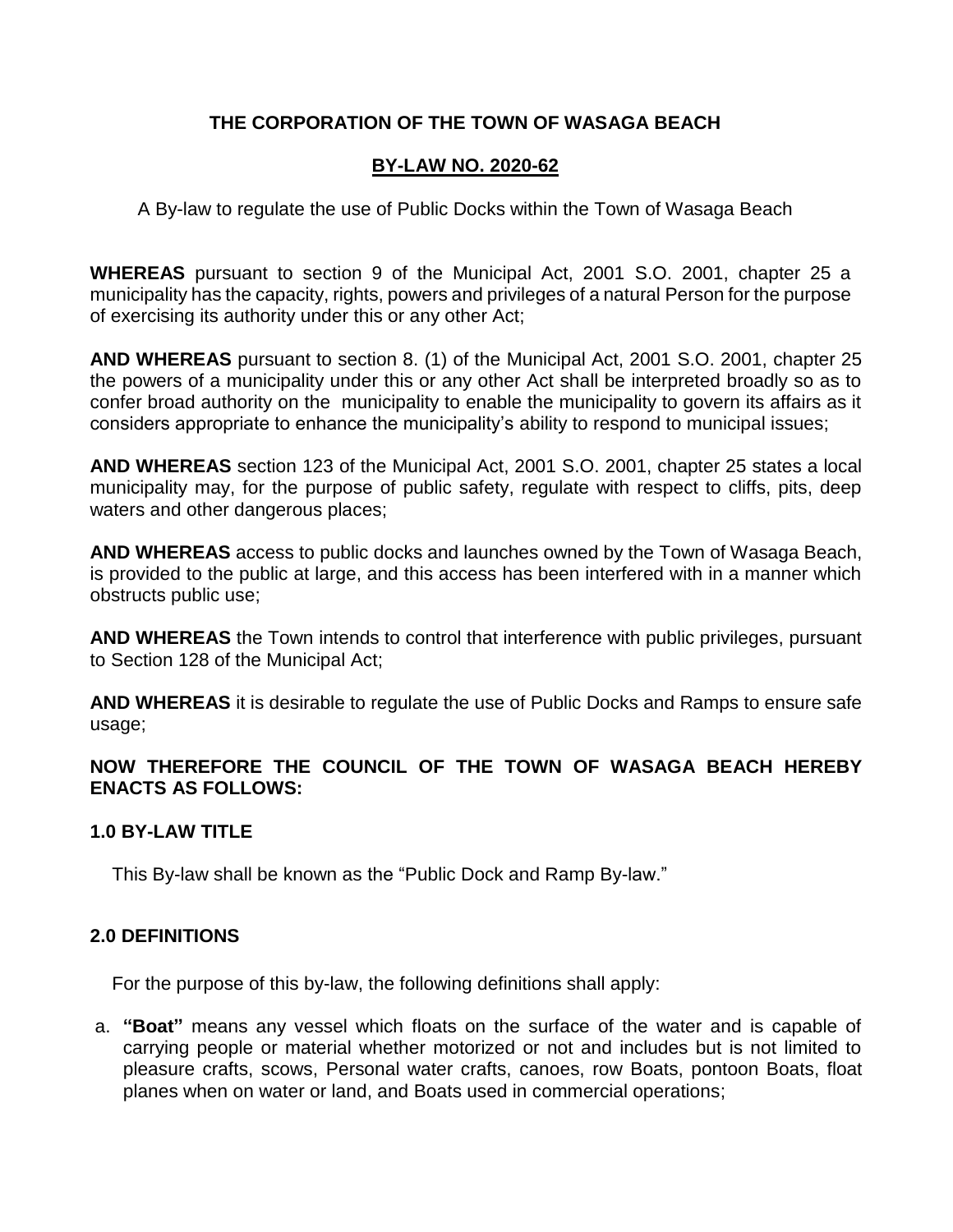- b. **"C.A.O"** means the Chief Administrative Officer of the Town of Wasaga Beach, or his/her designate;
- c. **"Council"** means the Council of the Corporation of the Town of Wasaga Beach;
- d. **"Dock/Docking"** means securing a Boat in any way to a Public Dock whether it is attended by Persons or not and shall include removing a Boat wholly or partially from the water and placing it on land owned by the Town, whether stored directly on land, or a rack, trailer or other storage apparatus, and also includes storage of materials;
- e. **"Emergency and Government Vehicle or Boat"** means a vehicle or Boat providing ambulance, fire, police, public service or similar services for the maintenance, benefit and safety of the general public and includes federal, provincial and municipal agencies;
- f. **"Fish/Fishing"** means to engage in or attempt to engage in the act of catching Fish;
- g. **"Launching Ramp"** means an area adjacent to or used in connection with a Public Dock, which is not a structure, and which serves as an area to launch or recover Boats from the water, and which is owned by, or leased to, the Town;
- h. **"Marina"** means an establishment where Boats, Personal watercraft, and snowmobiles and related accessories are stored, serviced, repaired or kept for sale or rent, and where facilities for the sale of marine fuels and lubricants may be provided;
- i. **"Marine Facility"** means an accessory building or structure that is used to take a Boat into or out of a waterbody, to moor, to berth or to store a Boat. This definition may include a Boat Launching Ramp, Boat lift, Dock or Boat house, but shall not include any building for human habitation or any Boat service, repair or sales facility;
- j. **"Nuisance"** means the Parking, placing, storing, or abandoning of Boats or materials in contravention of this by-law in a location or manner which interferes with the use of a Public Dock or a Launching Ramp by the general public;
- k. **"Officer"** means any Person authorized by the Town to enforce this by-law or to carry out inspections in relation to this by-law, and includes a Municipal Law Enforcement Officer or a Police Officer;
- l. **"Owner"** means an individual or corporation who owns a Boat or the Person operating or having care and control of a Boat at any particular time;
- m. **"Person"** means any individual, corporation, partnership, association, firm, trust, or other entity and includes anyone acting on behalf or under the authority of such entity;
- n. **"Provincial Park"** means any area under jurisdiction of the Ministry of the Environment, Conservation and Parks regulations;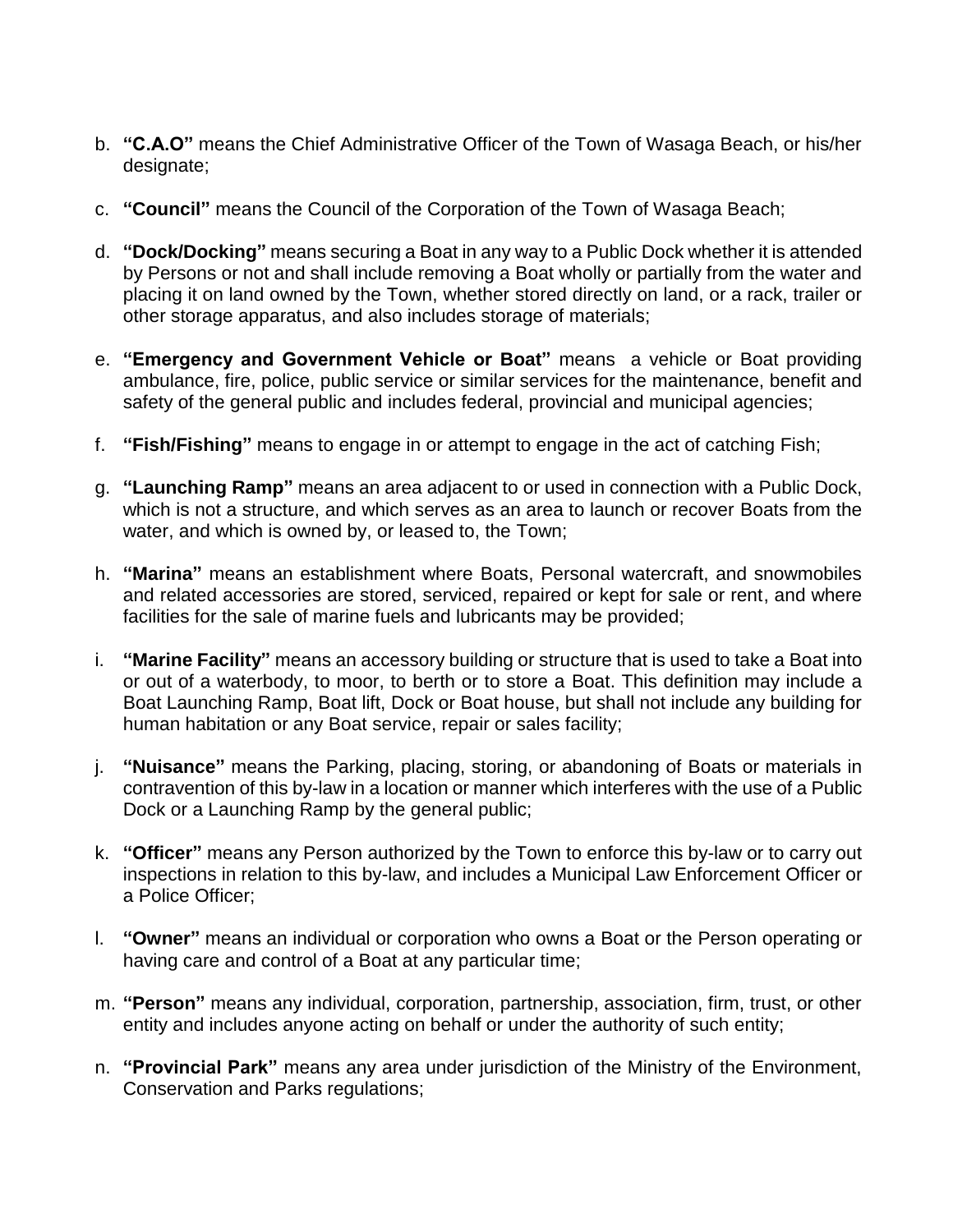- o. **"Public Dock"** means any structure located on land owned by the Town and used as a Dock, wharf, pier, Boat launch or recovery area together with all adjacent and underlying lands related thereto;
- p. **"Swim/Swimming"** means to intentionally play, bathe, submerse or propel one's self in water;
- q. **"Town"** means the Corporation of the Town of Wasaga Beach.

# **3.0 GENERAL PROVISIONS**

- a) In the area of a Public Dock, no Person shall at any time:
	- i. Swim;
	- ii. Attempt to engage in Swimming;
- b) In the area of a Public Dock, no Person shall at any time:
	- i. Fish;
	- ii. Attempt to engage in Fishing;
- c) For the purposes of this section, it is not an offence when a Person unintentionally falls into the water and must Swim to a ladder or Dock for safety;
- d) Unless otherwise specifically permitted in this by-law, a Public Dock shall be for the loading and unloading of people and materials only and not for the long term Docking of Boats;
- e) No Person shall Dock a Boat at any Public Dock except as permitted by this by-law;
- f) No Person shall Dock a Boat at any Public Dock overnight, unless specifically permitted by this by-law;
- g) No Person shall Dock a Boat at any Public Dock for a continuous period in excess of twenty (20) minutes unless a permit authorizing the Docking of a Boat for a longer period of time has been obtained from the Town or unless specifically permitted elsewhere in this by-law;
- h) No Person shall store materials on a Public Dock except on a temporary basis just prior to loading or after unloading;
- i) No Person shall store materials on a Public Dock for a continuous period in excess of twenty (20) minutes;
- j) No Person shall store materials on a Public Dock or on lands owned or under control of the Town at any time in a location which would prevent the use of a Dock by others;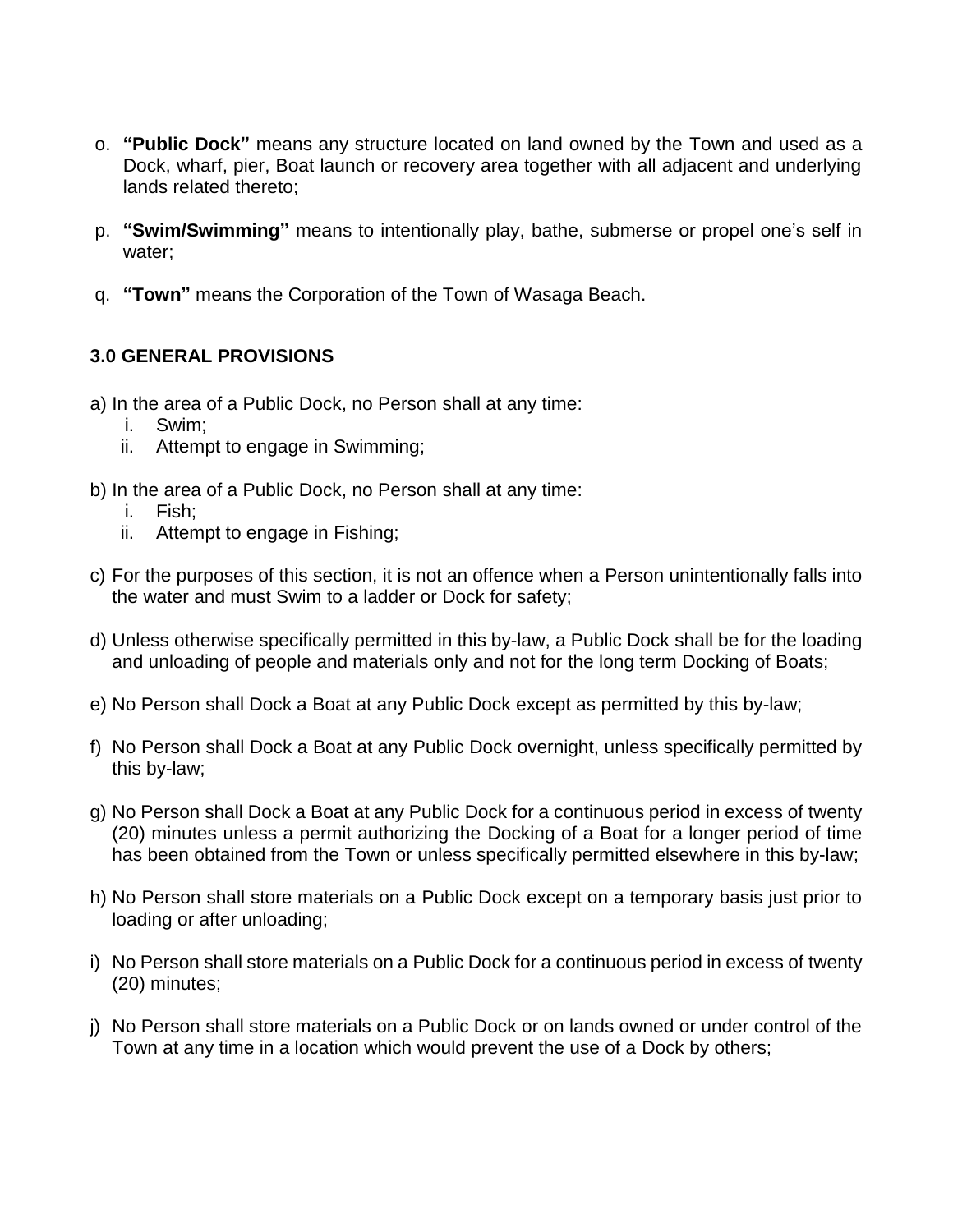- k) No Person shall Dock or store a Boat or leave materials on a Launching Ramp, a Public Dock, or lands owned or under the control of the Town adjacent to a Public Dock so that it constitutes a Nuisance;
- l) No Person shall service or wash a Boat in municipally owned or operated Dock or Boat launch area;
- m) No Person shall leave a Boat on any beach in any municipally owned or operated Dock or Boat launch area;
- n) No Person shall leave a Boat unattended in a location which would impede or interfere with the use of a Launching Ramp;

### **4.0 SIGNAGE AND EMERGENCY EQUIPMENT**

- a) No Person shall remove or deface any signs or notices erected in a municipally owned or operated Docking and Launching Ramp area;
- b) No Person shall interfere with or misuse any lifesaving, fire prevention or other emergency equipment situated in a municipally owned or operated Docking and Launching Ramp area.

### **5.0 EXEMPTIONS**

This by-law shall not apply to:

- a) Employees or agents of the government, ambulance, police and fire services acting in the scope of their duties to provide emergency services or enforcement activities;
- b) The Corporation, its vehicles, and its employees or agents acting within the scope of their duties as employees or agents of the Corporation;
- c) Notwithstanding anything contained in this By-law, any person may make application a minimum of 48 hours prior to the date(s) requiring an exemption, to the C.A.O of the Town to be granted an exemption from any of the provisions of this By-law. The C.A.O may refuse to grant any exemption or may grant the exemption applied for or any exemption of lesser effect and any exemption granted shall specify the time period of a duration during which it is effective;
- d) Docks or ramps located on private property or Provincial Park owned land.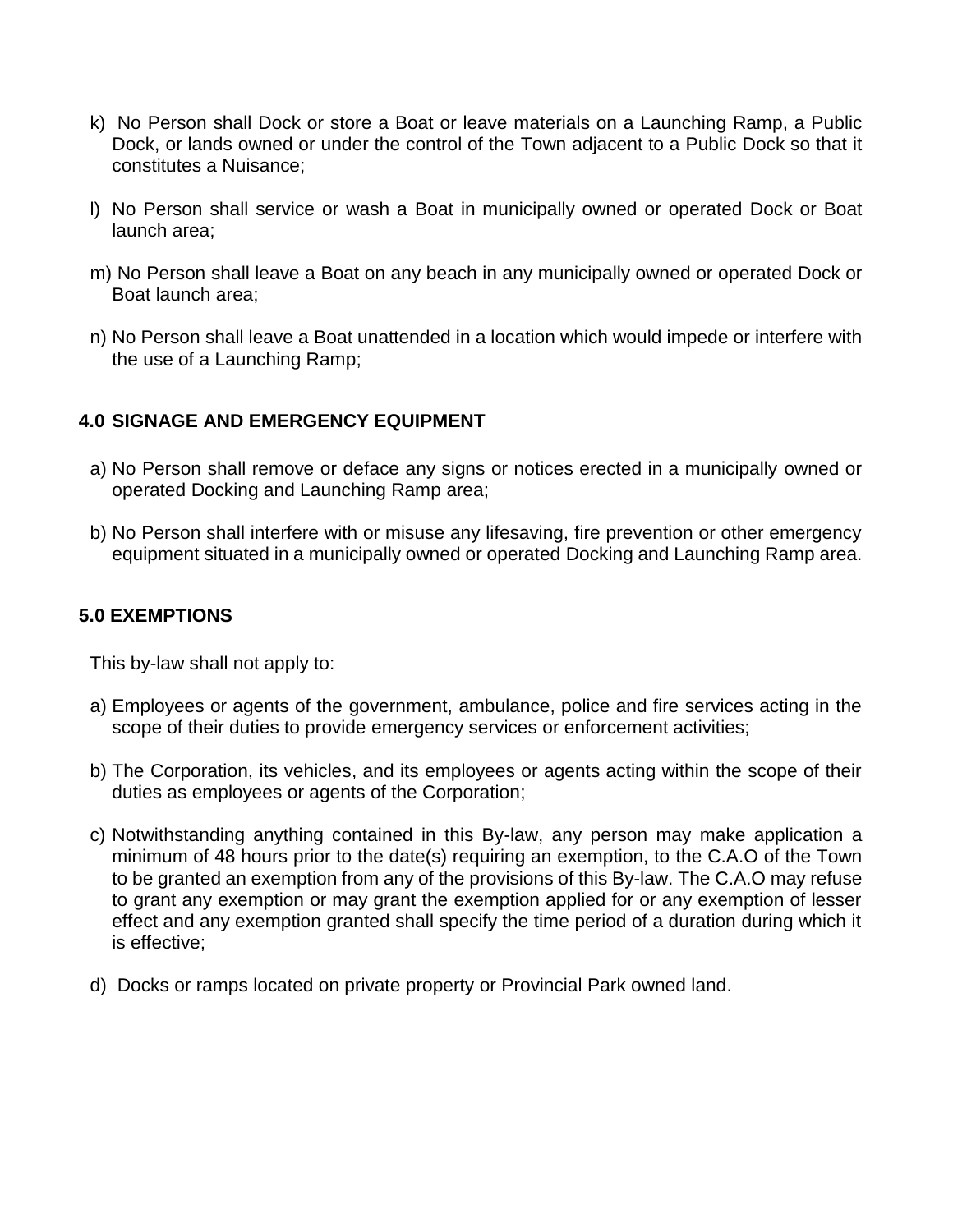### **6.0 ENFORCEMENT**

- a) This by-law may be enforced by any Person designated as an Officer for the purposes of this by-law;
- b) No Person shall hinder or obstruct, or attempt to hinder or obstruct, an Officer exercising a power or performing a duty under this by-law;
- c) The Owner of a Boat, or the Person operating or having care and control of a Boat, is responsible for compliance within the provisions of this by-law;
- d) In addition to the provisions included in Section 3, where an Officer deems a violation of this by-law to constitute a hazard to the public, or where a boat has been abandoned, whether the owner or operator of the boat can be identified or not, an Officer may, without notice, cause the violation to be remedied at the expense of the owner. The Town shall not be responsible for any damage that may be sustained by the property of the owner;
- e) The owner of a boat or material which is relocated or removed, the Town may recover its costs of remedying the violation of this by-law by applying all fees included in the current Fees and Charges by-law by invoicing the owner or by adding the cost to the tax roll in the same manner as municipal taxes. The exercise of any such remedy shall not preclude the exercise of any other available remedy.

## **7.0 PENALTIES**

- a) Every Person who contravenes any provision of this by-law, or orders made under this bylaw, or every director or Officer of a corporation who knowingly concurs in the contravention by a corporation is guilty of an offence and upon conviction is liable to:
	- i. a first offence, to a fine not more than \$10,000.00; and
	- ii. on a second offence and each subsequent offence, to a fine of not more than \$100,000.00;
- b) Every Person who is issued a Part I offence notice or summons and is convicted of an offence under this by-law shall be subjected to a fine, to a maximum as provided for in the Provincial Offences Act, R.S.O. 1990, c.P. 33, as amended;
- c) In the case of a continuing offence, for each day or part of a day that the offence continues, a maximum fine of \$10,000.00. The total of all of the daily fines for the offence is not limited to \$100,000.00; No person shall hinder or obstruct, any Officer exercising a power or performing a duty under this by-law;
- d) Every person who is alleged to have contravened any of the provisions of this by-law, shall identify themselves to an Officer upon request, failure to do so shall be deemed to have hindered or obstructed an Officer in the execution of their duties;